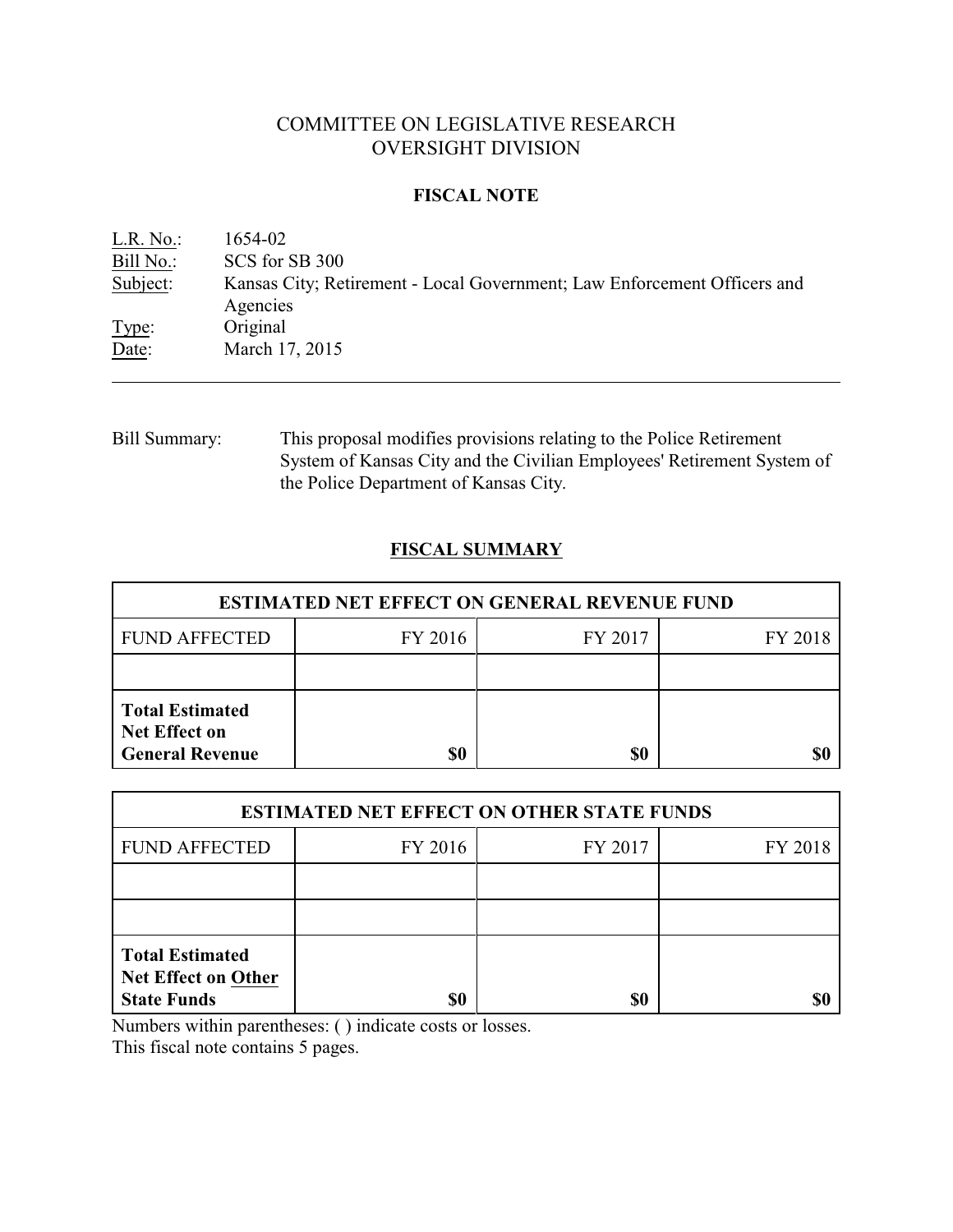L.R. No. 1654-02 Bill No. SCS for SB 300 Page 2 of 5 March 17, 2015

| <b>ESTIMATED NET EFFECT ON FEDERAL FUNDS</b>                        |         |         |         |  |
|---------------------------------------------------------------------|---------|---------|---------|--|
| <b>FUND AFFECTED</b>                                                | FY 2016 | FY 2017 | FY 2018 |  |
|                                                                     |         |         |         |  |
|                                                                     |         |         |         |  |
| <b>Total Estimated</b><br>Net Effect on All<br><b>Federal Funds</b> | \$0     | \$0     |         |  |

| <b>ESTIMATED NET EFFECT ON FULL TIME EQUIVALENT (FTE)</b>    |         |         |         |  |
|--------------------------------------------------------------|---------|---------|---------|--|
| <b>FUND AFFECTED</b>                                         | FY 2016 | FY 2017 | FY 2018 |  |
|                                                              |         |         |         |  |
|                                                              |         |         |         |  |
| <b>Total Estimated</b><br><b>Net Effect on</b><br><b>FTE</b> |         |         |         |  |

 $\Box$  Estimated Net Effect (expenditures or reduced revenues) expected to exceed \$100,000 in any of the three fiscal years after implementation of the act.

| <b>ESTIMATED NET EFFECT ON LOCAL FUNDS</b> |         |         |         |
|--------------------------------------------|---------|---------|---------|
| <b>FUND AFFECTED</b>                       | FY 2016 | FY 2017 | FY 2018 |
| Local Government                           | \$0     | \$0     | \$0     |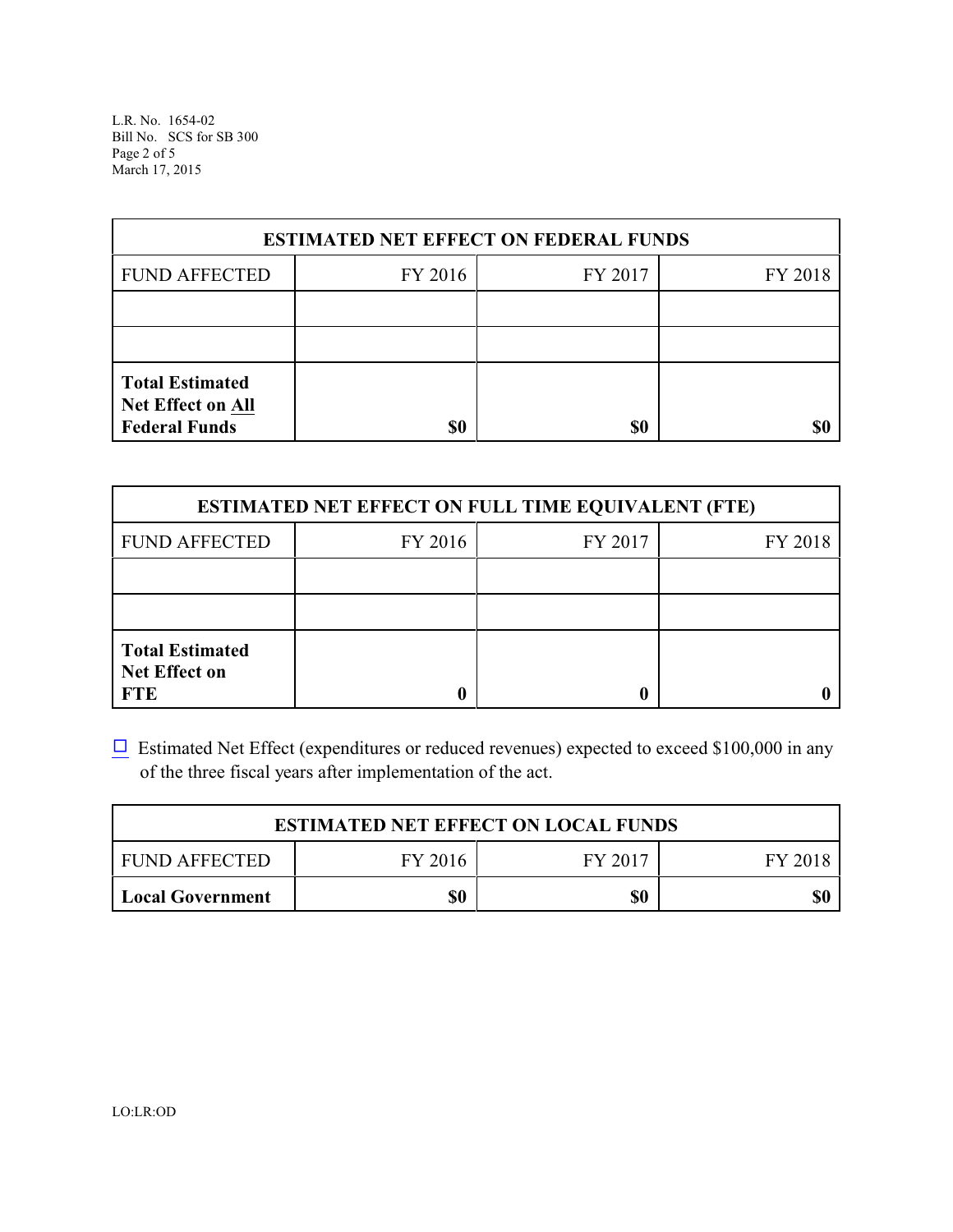L.R. No. 1654-02 Bill No. SCS for SB 300 Page 3 of 5 March 17, 2015

## **FISCAL ANALYSIS**

## ASSUMPTION

In response to a previous version of this proposal and to HB 630, officials from the **Joint Committee on Public Retirement** stated that the legislations would not create a substantial proposed change in future plan benefits as defined in Section 105.660(10).

Officials from the **Police Retirement System of Kansas City and the Civilian Employees' Retirement System of the Police Department of Kansas City** state that every five years the Internal Revenue Service requires a review and reapplication for qualified plan status for the Police Retirement System of Kansas City and the Civilian Employees' Retirement System of the Police Department of Kansas City. The most recent application was submitted in January 2014. The IRS has granted continued qualified plan status with the understanding that the plans would submit legislation to include certain language in the plan documents (state statutes).

Currently the IRS allows the non-spouse beneficiary, who receives a distribution from the retirement system (a refund of member contributions in the absence of an eligible spouse or child under age 18) to elect to directly roll over the distribution to an IRA or Roth IRA. The retirement systems comply with IRS roll over rules for distributions to a non-spouse beneficiary but our statutes do not specifically reference the roll over provisions. Proposed legislation would amend section 86.1270.9 RSMo, in the Police plan and section 86.1630.9 RSMo, in the Civilian Employees' plan.

Military leave provisions under the federal Uniformed Services Employment and Reemployment Rights Act (USERRA) requires the Police Retirement System of Kansas City and the Civilian Employees' Retirement System of the Police Department of Kansas City to restore creditable service in the retirement systems, for time missed due to a military leave of absence, by paying their member contributions for such time to the retirement system. Members are not required to restore such service, instead they may choose to extend their career and work the amount of time they were on leave for military service.

As a result of involuntary military assignments following the events of September 11, 2001, legislation was submitted to the General Assembly allowing the Retirement Systems to grant a benefit to members of the military that went beyond the requirements of USERRA. That legislation, which became law in 2005, waived the required member contributions and granted creditable service to members returning from a military leave of absence. The original language included provisions that we anticipated would prevent granting creditable service for voluntary military assignments.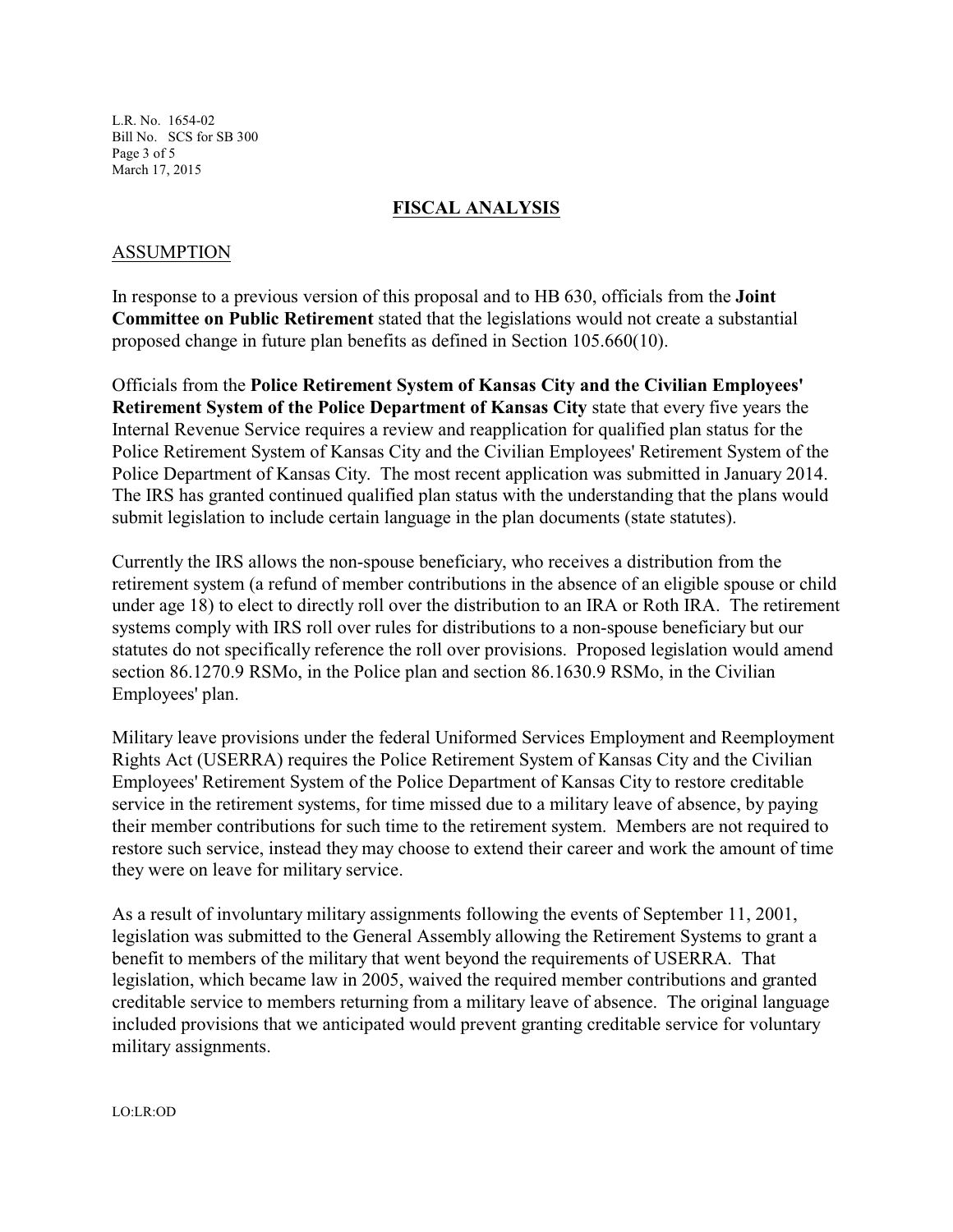L.R. No. 1654-02 Bill No. SCS for SB 300 Page 4 of 5 March 17, 2015

#### ASSUMPTION (continued)

Nine years later, voluntary military assignments are the norm rather than the exception. The two plans have waived a total of \$1.5 million in member and employer contributions for military leaves of absence for the 75 members serving in the military. Five of those members have been on military leave for more than five years. The Retirement Board recognizes the importance of military service by our members but in light of recent pension reforms, approved by the General Assembly and increases in member contribution rates, it is time to make changes to our military leave provisions.

The proposed legislation puts a process in place that more closely follows the requirements of USERRA but still provides a benefit to military members that is above and beyond the USERRA. Members returning from active duty military leave would be eligible to restore their leave time by paying the member contribution rate. For members with orders under Title 10 or Title 32 U.S. Code and discharged from active duty with documentation in the form of a DD214 or NGB23, the member contributions could be waived for up to three years of military leave (current statutes allow for waiving contributions for up to five years). Should a member be on military leave for more than three years, but no more than five years, the member would be eligible, under USERRA, to restore creditable service by paying the amount of member contributions for the leave period.

There would be no fiscal impact to the Police Retirement System of Kansas City or the Civilian Employees' Retirement System of the Police Department of Kansas City.

| FISCAL IMPACT - State Government | FY 2016<br>$(10 \text{ Mo.})$ | FY 2017                       | FY 2018                       |
|----------------------------------|-------------------------------|-------------------------------|-------------------------------|
|                                  | $\underline{\underline{\$0}}$ | $\underline{\underline{\$0}}$ | $\underline{\underline{\$0}}$ |
| FISCAL IMPACT - Local Government | FY 2016<br>$(10 \text{ Mo.})$ | FY 2017                       | FY 2018                       |
|                                  | $\underline{\underline{\$0}}$ | <u>\$0</u>                    | $\underline{\underline{\$0}}$ |